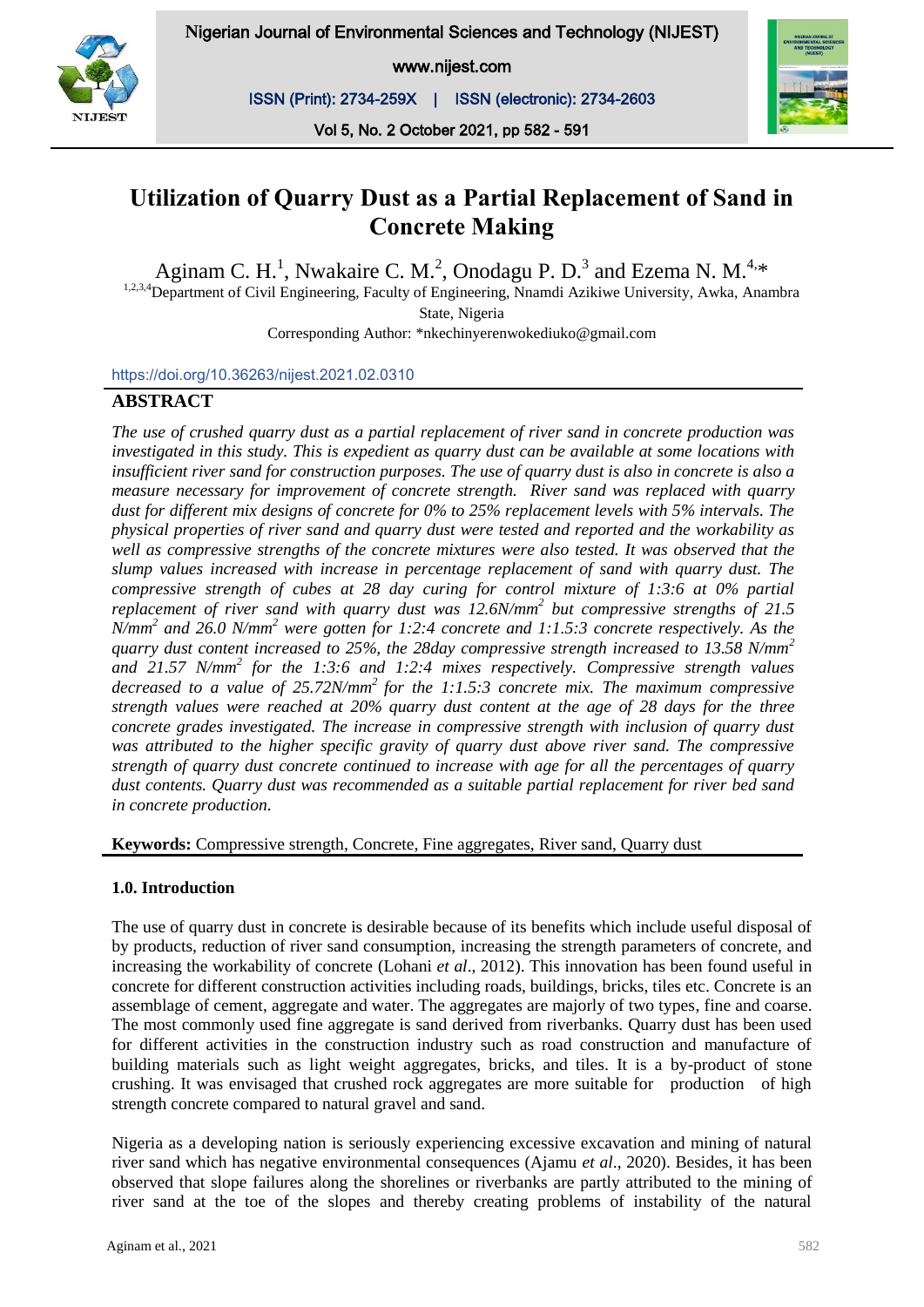embankments. Replacing river sand with quarry dust would therefore be a solution to river embankment failures.

The global consumption of natural sand is too high due to its extensive use in concrete production. The demand for natural sand is quite high especially in developing countries like Nigeria, owing to rapid infrastructural growth which at times results in supply, scarcity, and other environmental concerns. As a result, construction industries in Nigeria have been bent on identifying alternative materials to replace or reduce the demand for natural sand. On the other hand, the benefits of utilizing residues or aggregates obtained as waste materials are significant in the areas such as reduction in environmental degradation and waste management costs, decrease in production cost as well as augmenting the quality of concrete (Sandeep *et al*., 2014).

Furthermore, recent building collapses in some parts of the country has been attributed to the use of low-quality building materials. This could be due to non-compliance with specifications and standards, use of substandard building materials and equipment and the employment of incompetent contractors. There is therefore the need to investigate into the possibility of discovering new innovative materials that would possibly improve the strength characteristics of concrete and so add value to the structural stability of buildings. Quarry dust is one of such materials that have been used as a partial replacement of sand in concrete with many and varied observations from different researchers (Raman *et al*., 2011; Aginam *et al*., 2016).

Quarry dust has been classified as a pozzolana with possibilities to replace cement partially. However, the utilization of it as a partial replacement of fine aggregates promises double benefits with regards to strength gain and effective waste management. Attempts have been made to investigate some properties of quarry dust and the suitability of quarry dust to partially replace sand based on those properties (Dehwah, 2012; Raman *et al*., 2011). According to Raman *et al*. (2011), the partial replacement of sand with quarry dust without inclusion of fly ash resulted in a reduction in the compressive strength of concrete paving blocks. The inclusion of fly ash at a later experiment resulted in a significant improvement of the concrete strength. Under sulphate and acid action, the durability of concrete with quarry dust as fine aggregate was better than conventional concrete (Ilangovana *et al*., 2008). An investigation by Devi and Kannan (2011), which focused on the strength and corrosion resistance behavior of inhibitors in concrete containing quarry dust as fine aggregates, disclosed that the inclusion of admixtures did not show any adverse effects on the strength of the concrete. Sivakumar and Prakash (2011) reported that inclusion of quarry dust as a partial replacement of river sand increased the strength of the concrete; this was in line with the report of Ukpata *et al*. (2012). Rahim *et al*. (2020) investigated the sustainable utilization of quarry dust in concrete. Their results revealed that 25% of quarry dust yielded optimum values to be used in concrete. In another study, Shina *et al*. (2017) observed that 50% replacement of sand by quarry dust gives higher values of compressive strength and 100% replacement of sand by quarry dust gives better result than natural sand concrete. With these disparities and different conclusions, it remains necessary to investigate into the adequacy of using quarry dust in place of conventional aggregates. This study focusses on the on the use of quarry dust as a partial replacement of river sand in concrete production.

In this study, the influence of various amounts of quarry dust on the compressive strength of different concrete mix designs was investigated for different curing ages. The three mix ratios considered in this study are 1:1.5:3, 1:2:4, and 1:3:6 and the amounts of quarry dust was varied at 0%, 5%, 10%, 15%, 20% and 25% replacement levels of river sand by quarry dust. With these variables, new mathematical models were developed to explain the influence of quarry dust addition and curing age on the compressive strength of concrete. These results helped to further clarify the nature of strength gain with quarry dust addition in concrete.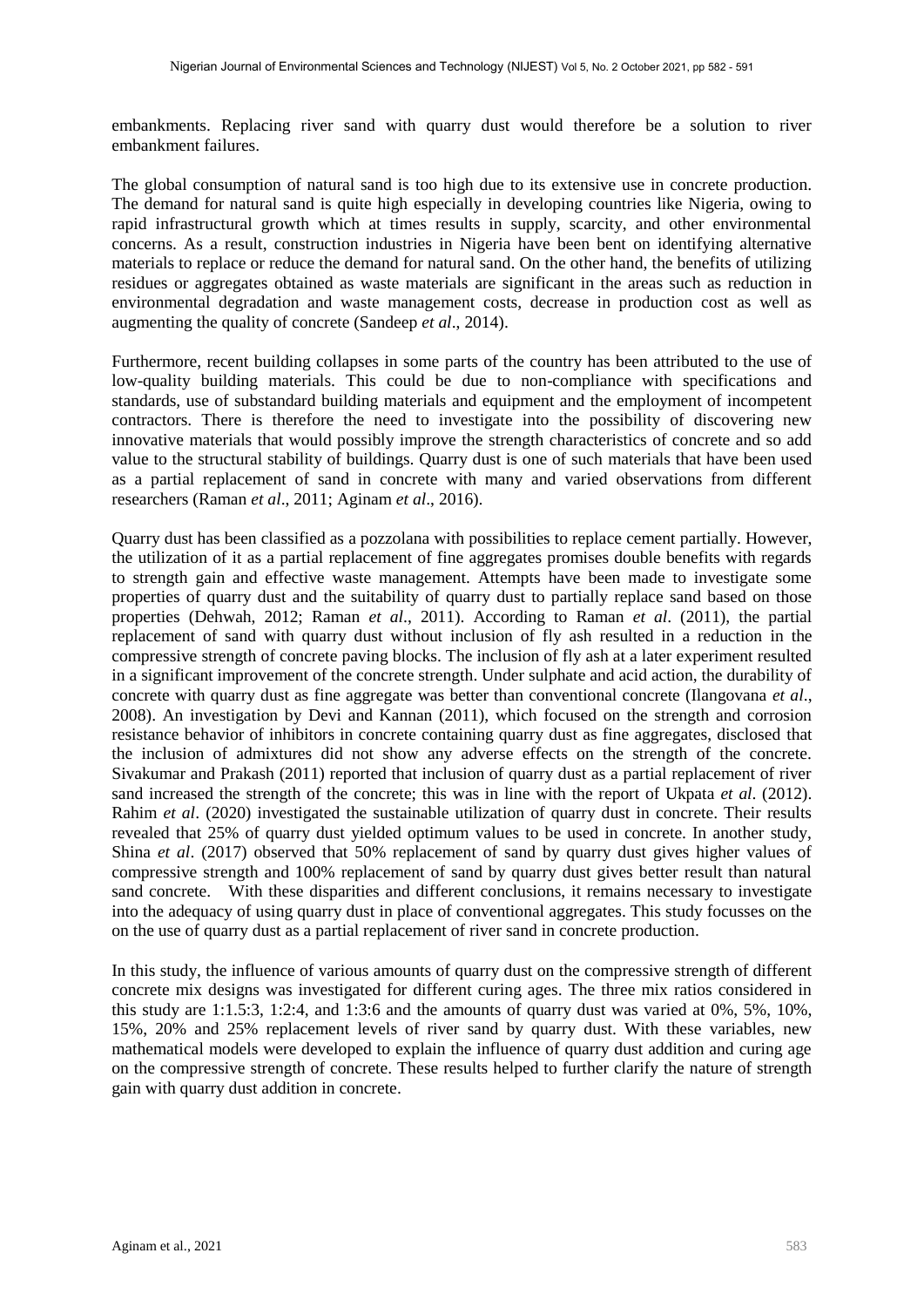#### **2.0. Methodology**

#### *2.1. Materials*

In this investigation, all samples were made from local materials, which consisted of the following: Portland cement, fine aggregates (sand) from the Agu-Awka River, Anambra State and, quarry dust and coarse aggregate of crushed hard granite from Abakaliki, Ebonyi State, Nigeria. The quarry dust was collected from the same location as the crushed granite. Grade 42.5N cement was used. The portable borehole water was used for the purpose of this study, both for concrete mixing and curing.

#### *2.2. M*e*thods*

The concrete mix proportions adopted were 1:1.5:3; 1:2:4; 1:3:6 and the percentage replacements of 0, 5, 10, 15, 20, and 25% of the river sand with quarry dust were adopted. A constant water cement ratio of 0.55 was used in this study. Cubes of dimension  $150 \text{mm} \times 150 \text{mm} \times 150 \text{mm}$  were cast and the compression strength determined at the ages of 7, 14, 21 and 28 days according to the specifications of BS EN 12390- 1:2000. The methods for determining the compressive strength of cores are as prescribed by BS 1881: Part 120: 1983 and by ASTM C 42. In laboratory, many techniques can be used to examine and test hardened concrete to assess a wide variety of properties. In the present study, the crushing machine was employed in crushing the concrete cube samples in a bid to determine their compressive strength values. The experimental program was designed to study the influence on the compressive strength of concrete when fine aggregate (sand) is partially replaced with quarry dust. Also investigated was the influence of age on concrete properties. Apart from these, the study also investigated the influence of the proportion of mixture on compressive strength of concrete.

The determination of moisture content (*w*) of the fine aggregate samples was performed based on the BS 5930 and ASTM D 2216 using the oven drying method. The apparatus utilized for the activity included a non-corrodible sample container with its lid, a balance, a thermostatically controlled electric oven, desiccators and a pair of tongs. Eq. (1) is the expression for moisture content determination.

$$
w = \frac{Mass\ of\ water}{Mass\ of\ soil\ solids} \tag{1}
$$

The determination of specific gravity (*Gs*) of the samples was performed based on the ASTM D854– 10 and BS 1377-2. Basic apparatus used in the investigation included: a pycnometer with its washer and cap; a glass rod for stirring; vacuum pump; a balance; drying oven; desiccators; distilled water and a thermometer. Particle size distribution analysis was done based on BS 1377-2 and was undertaken for the fine aggregates (sand) whereas the slump test for concrete consistency was carried out based on the specifications of BS 5328. The slump test was conducted to determine the workability of the ready mixed concrete just before its placement at final position inside the mould. Concrete destructive compression test was then utilized in determining the compression strength of the concrete. This concrete was poured in the mold and tempered properly so as not to have any voids. Three (3) cubes were crushed per curing age using the compression testing machine, whereas the slump test for concrete consistency was carried out based on the specifications of BS 5328.

## **3.0. Results and Discussion**

## *3.1. Particle size distribution analysis and material classification*

Figure 1 shows the particle size distribution curves for the river sand and the quarry dust all together. Both are well graded soil samples. For the effective size  $(D_{10})$ , the diameters corresponding to 10% of the samples finer in weight for both samples were0.25mm and 0.08mmwhile the median size  $(D_{50})$ which gives an average particle size for the samples were 0.60mm and 1.34mm for the river sand and quarry dust respectively. The grain size diameters  $(D<sub>60</sub>)$  corresponding to 60% finer in weight on the grain size distribution curves were 0.75mm and 1.67mm. Similarly,  $D_{30}$ , which is the grain size corresponding to 30% finer in weight on the grain size distribution curves were 0.43mm and 0.55mm.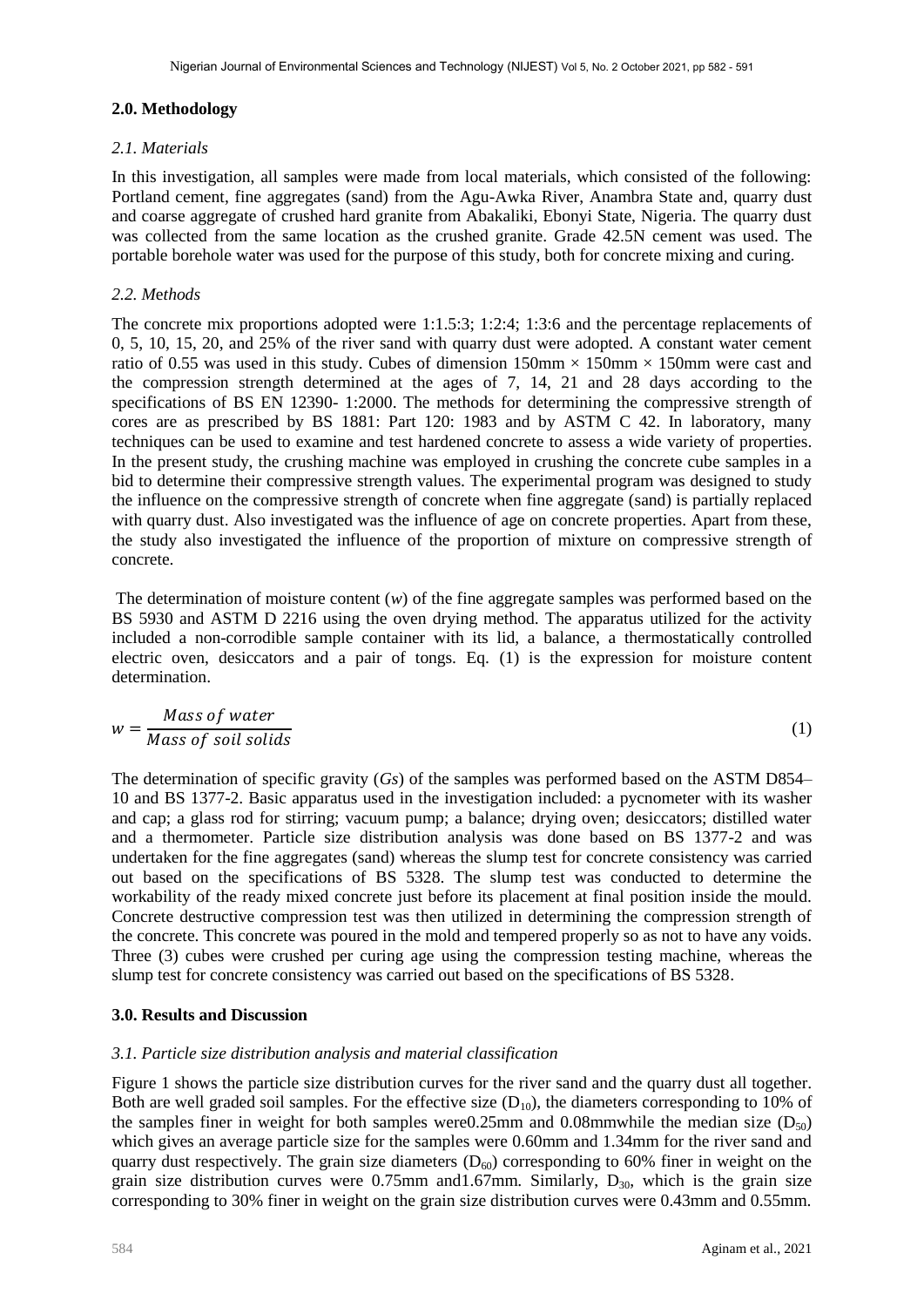It is the effective size  $(D_{10})$  to which permeability (k) is related. The resulting coefficients of permeability ( $k = 10(D_{10})^2$ ) which gives the ratio between the discharge velocity and the corresponding hydraulic gradient of the samples were 0.625mm/s and 0.064mm/s. The coefficients of uniformity  $(C_u)$  which are the shape parameters defined as  $(C_u = D_{60}/ D_{10})$  were 3.0 and 20.88, while the other shape parameters (coefficient of curvature) defined as  $[C_c = (D_{30})^2 / (D_{10} \times D_{60})]$  were 0.99 and 2.26 for the sand and quarry dust, respectively.



**Figure 1:** Particle size distribution curve for both the quarry dust and river sand

The coefficients of uniformity indicated the grading of the soil samples. For both the river sand and the quarry dust, more than 50% of the coarse fraction passed the No.4 sieve (4.75mm), hence classified as sandy, and also more than 50% passed the No.200 sieve (0.075mm), hence fine grained. In addition to these, percentage of fines was less than 12% for both samples, hence classified as clean sands. Additionally, since the coefficients of curvature for both samples are between 1 and 3, and the coefficients of uniformity are greater than 6, hence they are classified as being well graded sands (SW). The grading or size distribution of aggregate was an important characteristic because it determined the paste requirement for workable concrete. With particles of uniform size the spacing was the greatest, but when a range of sizes were used the void spaces were filled and the paste requirement lowered. The more these voids were filled, the less workable the concrete became. These index parameters deduced from the particle size distribution analysis are summarized in Table1 and they are in accordance with the requirements of BS EN 933-1 (2012).

| <b>Table 1:</b> Deductions from particle size distribution analysis |       |                               |  |  |
|---------------------------------------------------------------------|-------|-------------------------------|--|--|
| Parameters                                                          |       | <b>River Sand Quarry Dust</b> |  |  |
| Effective size $(D_{10})$                                           | 0.25  | 0.08                          |  |  |
| First quartile $(D_{25})$                                           | 0.40  | 0.34                          |  |  |
| 30% passing $(D_{30})$ mm                                           | 0.43  | 0.55                          |  |  |
| Median size $(D_{50})$                                              | 0.60  | 1.34                          |  |  |
| 60% passing $(D_{60})$ mm                                           | 0.75  | 1.67                          |  |  |
| Third quartile $(D_{75})$                                           | 1.00  | 2.50                          |  |  |
| Uniformity coefficient., $C_n = D_{60}/D_{10}$                      | 3.00  | 20.88                         |  |  |
| Coefficient of curvature, $C_c = (D_{30})^2/D_{60} D_{10}$          | 0.99  | 2.26                          |  |  |
| 0.5 Sorting coefficient, $S_0 = (D_{75}/D_{25})$                    | 1.58  | 2.71                          |  |  |
| Coefficient of permeability, $k = 10(D_{10})^2$ mm/s 0.625          |       | 0.064                         |  |  |
| Percentage sand%                                                    | 95.63 | 92.64                         |  |  |
| Percentage gravel%                                                  | 4.37  | 7.36                          |  |  |

**Table 1:** Deductions from particle size distribution analysis

#### *3.2. Specific gravity*

The specific gravity (*Gs*) of the aggregates was taken as the ratio of its mass to the mass of an equal volume of water. The results of specific gravity analysis for the rivers and the quarry dust are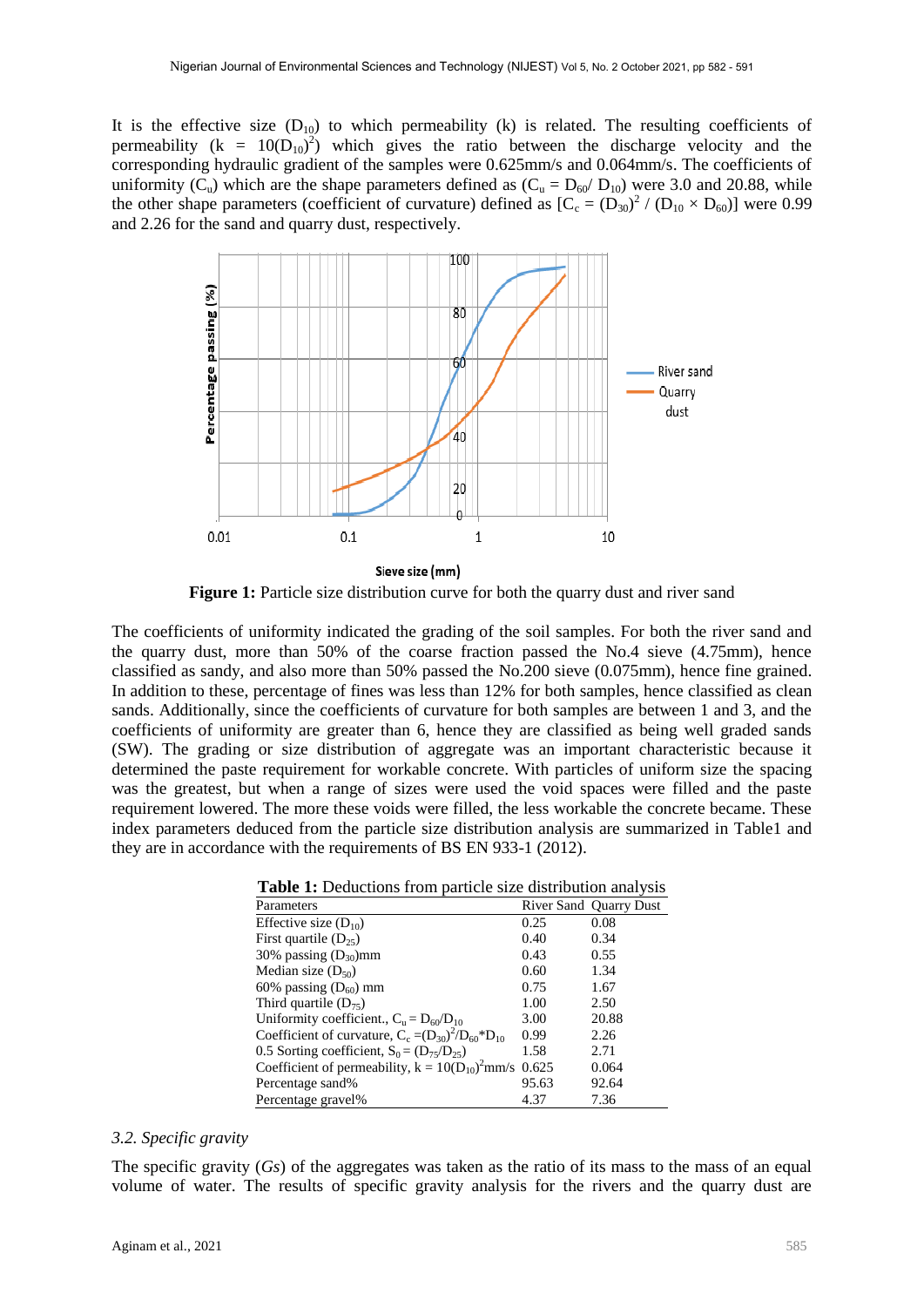presented in Table 2. The quarry dust had a higher specific gravity (*Gs*) value of 2.66, while the river sand had a lower value of  $2.49$ .

The specific gravity of samples indicated how many times the samples were heavier than water. The higher the specific gravity of the sample, the higher the density of concrete made with and the higher was the force required to crush it and the higher was the corresponding strength of the concrete. Conversely a lower specific gravity of sample would result in lower density of concrete. Specific gravity was a means to decide the suitability of the aggregate (Arumugam, 2014) indicates porous, weak and absorptive materials, whereas high specific gravity indicates materials of better quality. The specific gravity was also used as a measure of aggregate quality as porous aggregates that exhibited deterioration does have low specific gravities, implying that the river sand had a lower quality in terms of specific gravity. The opinion is that the quarry dust with higher specific gravity is expected to be denser and possibly performs better in a concrete mix than river bed sand.

**Table 2:** Specific gravity determination for the River Sand and the Quarry Dust

| Specimen number/sample                            | <b>Ouarry dust River sand</b> |        |
|---------------------------------------------------|-------------------------------|--------|
| Pycnometer bottle No.                             | 90                            | 91     |
| Mass of empty clean pycnometer (grams) Wp         | 37.44                         | 53.91  |
| Mass of empty pycnometer +dry soil (grams)Wps     | 63.49                         | 74.07  |
| Mass of pycnometer +dry soil +water(grams)WB      | 153.61                        | 165.76 |
| Mass of pycnometer +water(grams)WA                | 137.37                        | 153.70 |
| $W0 = Wps-Wp$                                     | 26.05                         | 20.16  |
| W <sub>0</sub><br>Specific gravity $(Gs)$ , $Gs=$ |                               |        |
| $Wps + [WA-WB]$                                   | 2.66                          | 2.49   |
|                                                   |                               |        |

## *3.3. Consistency test*

Slump was taken as the drop in concrete height when the cone full of concrete was lifted. The analysis was done as a means of evaluating the consistency and workability of the concrete mix. The results of the slump analysis for a concrete mix of 1:2:4 for different percentages of partial replacement of river sand with quarry dust are presented in Table 3. The slump test gave an approximate indication of the workability of the wet concrete mix. It was suitable for quality control purposes and detecting changes in workability. Workability is related to the compatibility, mobility and stability of fresh concrete. The slump test measured the fluidity of concrete. Under conditions of uniform operation, changes in slump indicate changes in materials, mix proportions or the water contents. The measured slump values of quarry dust with constant water/cement ratio i.e., w/c ratio (0.55) were 41, 45, 48, 50, 53, and 60mm for 1:2:4 concrete mix with (0, 5, 10, 15, 20 and 25%quarry dust) replacement of the river sand respectively. The variations of slump values with quarry dust percentages are shown. It was observed that the slump value increases with increase in percentage replacement of sand with quarry dust for the same w/c ratio. A significant increase was observed at 25% replacement of quarry dust. It can be attributed to the extra fineness of quarry dust which requires greater amount of water for the mix ingredients to get closer packing.

| <b>Table 3:</b> Slump test analysis             |    |  |  |  |
|-------------------------------------------------|----|--|--|--|
| Percentage of quarry dust replacement Slump(mm) |    |  |  |  |
|                                                 |    |  |  |  |
|                                                 | 45 |  |  |  |
| 10                                              | 48 |  |  |  |
| 15                                              | 50 |  |  |  |
| 20                                              | 53 |  |  |  |
| 25                                              |    |  |  |  |

The slump test was only used to determine the quality of concrete from batch to batch within a given mix design, it measured the fluidity of concrete. Since there were no admixtures in the concrete (just cement, aggregates and water) slump was a fair indicator of water content. The more water that was in the mix, the more the cement particles were dispersed. The more the cement particles were dispersed, the weaker the hardened paste was, and conversely, the lower the slump the higher the final strength. Under the conditions of uniform operation, changes in slump indicated change in materials, mix proportions or the water contents. In the slump test carried out, the slumps of 41mm to 60mm were classified true in concrete mixes, i.e., the water contents were not enough to cause shear.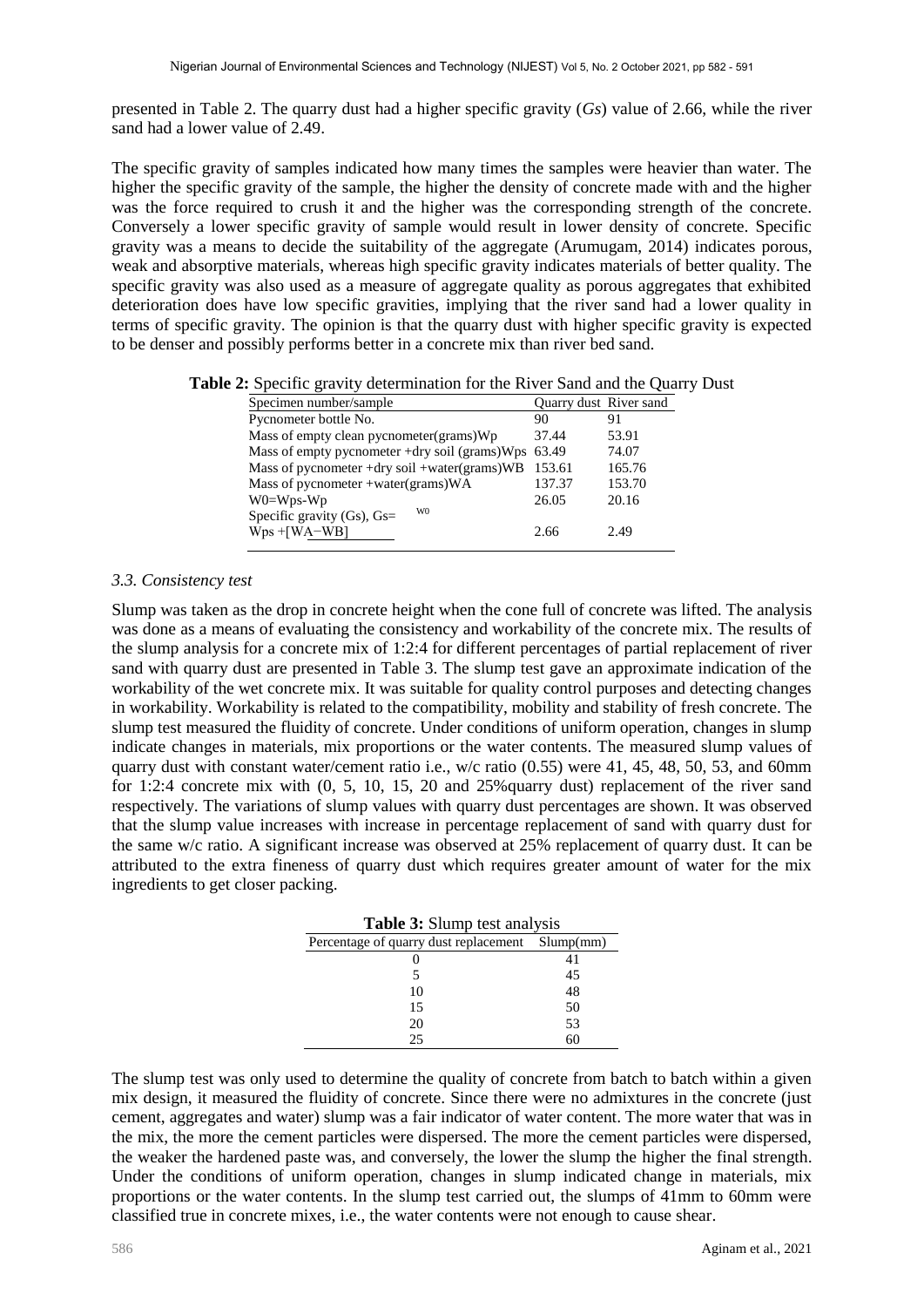## *3.4. Compressive strength of concrete*

The summary results of concrete compressive strength of the different mixtures (1:3:6,1:2:4 and 1:1.5:3) based on the partial replacement of river sand with different percentages of quarry dust (0,5,10,15, 20 and 25) are presented in Tables 4 and Figures 2, 3 and 4.

| percentage partial replacement of this aggregates while quarty dust |                                                               |       |       |       |                     |                |              |
|---------------------------------------------------------------------|---------------------------------------------------------------|-------|-------|-------|---------------------|----------------|--------------|
|                                                                     | Concrete compressive strength (N/mm <sup>2</sup> ) at various |       |       |       | Percentage increase |                |              |
| Concrete                                                            | percentage composition of quarry dust as partial              |       |       |       |                     | In compressive |              |
| age (days)                                                          | replacement of fine aggregates                                |       |       |       | strength            |                |              |
|                                                                     | 0%                                                            | 5%    | 10%   | 15%   | 20%                 | 25%            | $0\% - 20\%$ |
| 1:3:6 Concrete mix ratio                                            |                                                               |       |       |       |                     |                |              |
| 7                                                                   | 9.50                                                          | 9.53  | 9.69  | 10.01 | 10.49               | 10.19          | 10.42        |
| 14                                                                  | 10.50                                                         | 10.55 | 10.72 | 11.08 | 11.60               | 11.27          | 10.48        |
| 21                                                                  | 11.50                                                         | 11.56 | 11.76 | 12.15 | 12.72               | 12.36          | 10.61        |
| 28                                                                  | 12.60                                                         | 12.71 | 12.92 | 13.35 | 13.98               | 13.58          | 10.95        |
| 1:2:4 Concrete mix ratio                                            |                                                               |       |       |       |                     |                |              |
| 7                                                                   | 16.10                                                         | 16.33 | 16.75 | 17.22 | 17.64               | 16.18          | 9.57         |
| 14                                                                  | 17.80                                                         | 18.07 | 18.53 | 19.06 | 19.52               | 17.90          | 9.66         |
| 21                                                                  | 19.60                                                         | 19.81 | 20.32 | 20.89 | 21.40               | 19.63          | 9.18         |
| 28                                                                  | 21.50                                                         | 21.77 | 22.33 | 22.96 | 23.52               | 21.57          | 9.40         |
| 1:1.5:3 Concrete mix ratio                                          |                                                               |       |       |       |                     |                |              |
| 7                                                                   | 19.50                                                         | 19.94 | 20.00 | 20.12 | 20.30               | 18.54          | 4.10         |
| 14                                                                  | 21.60                                                         | 22.07 | 22.14 | 22.27 | 22.45               | 20.52          | 3.94         |
| 21                                                                  | 23.70                                                         | 24.20 | 24.27 | 24.42 | 24.63               | 22.50          | 3.92         |
| 28                                                                  | 26.00                                                         | 26.59 | 26.67 | 26.83 | 27.07               | 25.72          | 4.12         |

**Table 4:** Summary of concrete compressive strength (N/mm<sup>2</sup>) as a function of age, mix ratio and percentage partial replacement of fine aggregates with quarry dust



Figure 2: Summary of the variation of concrete compressive strength (N/mm<sup>2</sup>) for 1:3:6 mix as a function of age and percentage replacement of fine aggregates with quarry dust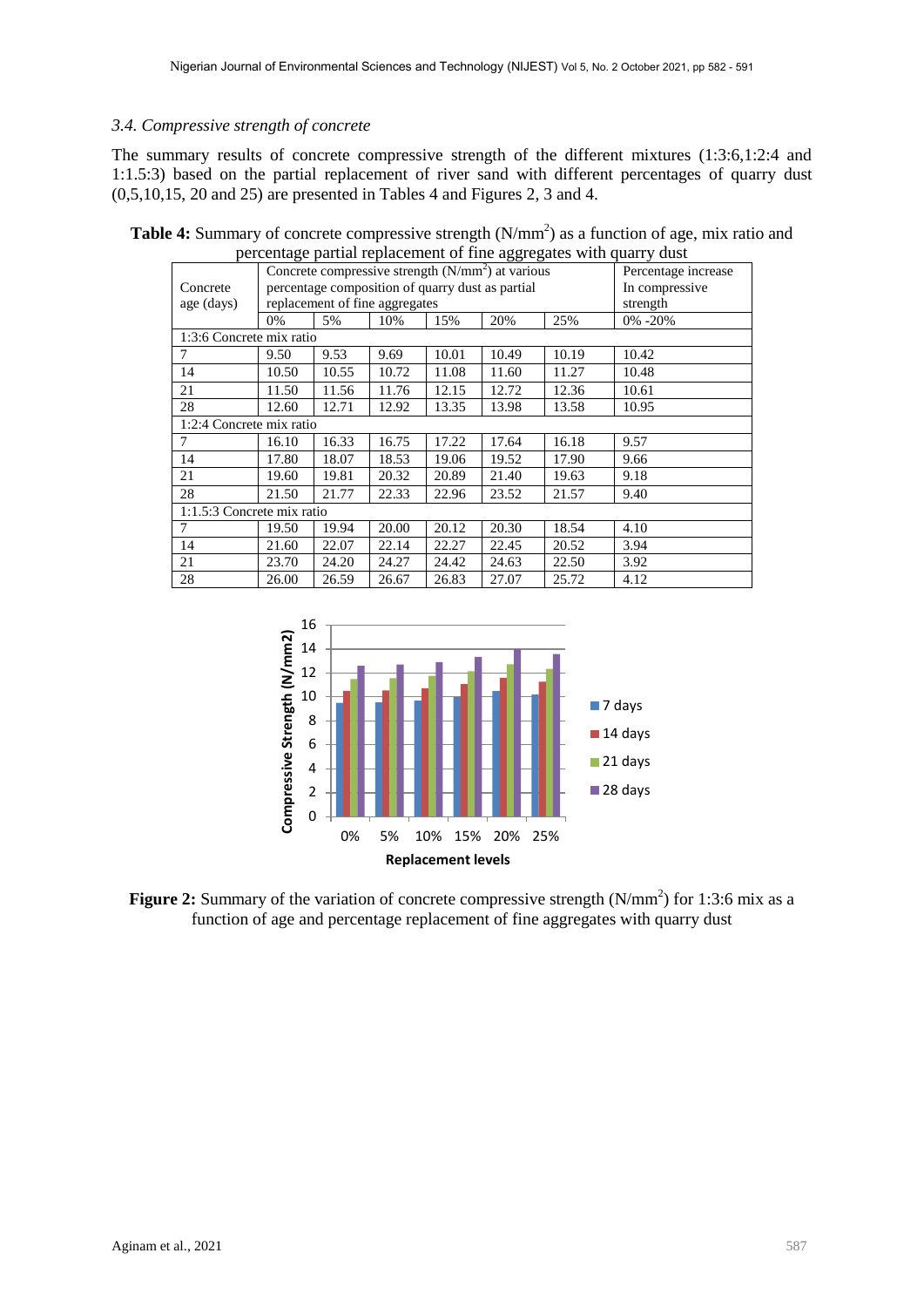

**Figure 3:** Summary of the variation of concrete compressive strength  $(N/mm<sup>2</sup>)$  for 1:2:4 mix as a function of age and percentage replacement of fine aggregates with quarry dust



Figure 4: Summary of the variation of concrete compressive strength (N/mm<sup>2</sup>) for 1:1.5:3 mix as a function of age and percentage replacement of fine aggregates with quarry dust

It was observed that the compressive strength of cubes at 28day curing for control mixture of 1:3:6 at 0% partial replacement of river sand with quarry dust were  $12.6N/mm^2$ ,  $21.50 N/mm^2$  for 1:2:4 concrete and  $26.0$ N/mm<sup>2</sup> for 1:1.5:3 concrete. As the quarry dust content increased to 25%, the 28day compressive strengths decreased to values of  $13.58N/mm^2$  for a 1:3:6 mix, 21.57N/mm<sup>2</sup> for a 1:2:4 mix, and  $25.72$  N/mm<sup>2</sup> for 1:1.5:3 concrete mix respectively. The maximum compressive strength values were reached at 20% quarry dust content at the age of 28 days for the three grades of concrete grades. As the dust content exceeded 20%, the compressive strength decreases. Similar results have also been reported in Nazma and Madhavi (2020). For the specimen of quarry dust content of 0% and 15% the dust particles amount were not enough to fill all the voids between cement paste and aggregate particles, hence they had lower compressive strength values than specimens of 20% dust content. It can be perceived that the compressive strength of the cubes at 28 days of curing for the control mix was  $12.6N/mm^2$  and the strength increased by 1.35%, 13.85% for mix 1:2:4 and 1:1.5:3respectively in comparison with control mix 1:3:6. There were 6.8, 10.8 and 2.4% increments in compressive strengths for concrete mixes of 1:3:6, 1:2:4 and 1:1.5:3 at 20% partial replacement of the river sand with quarry dust in comparison with the control mixes at 0% partial replacement. As the dust particles exceeded 20%, flaky particles or higher fines increased water demand which led to higher water cement ratio and segregation of concrete resulting in non-uniform distribution of cement paste. This consequently led to a decrease in compressive strength. Similar reports were made in Sakthivel *et al*. 2013; Madzura *et al*., 2015) and Chiemela *et al*. (2015). Sakthivel et al. (2013)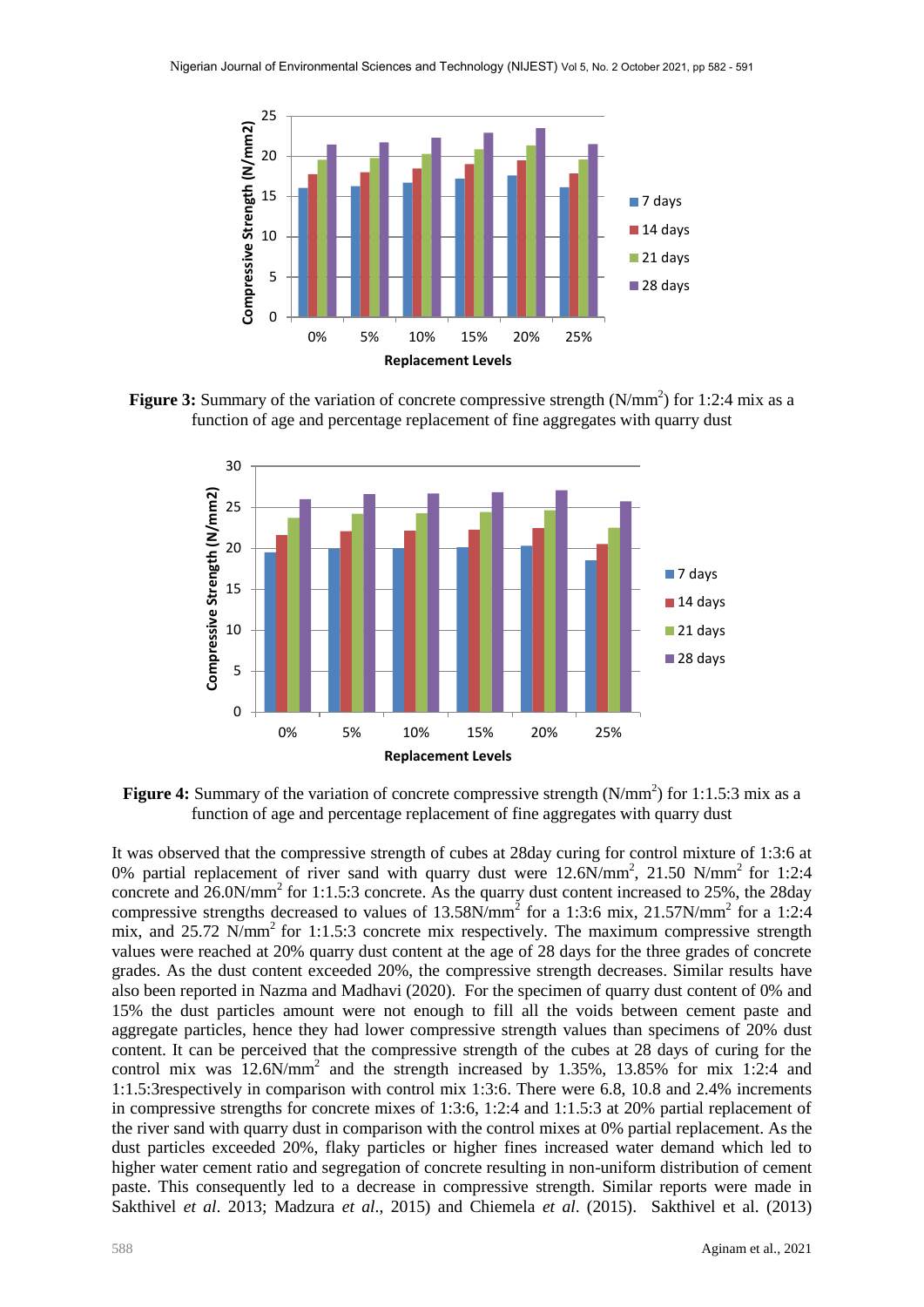obtained the highest compressive strength of 45.55MPa with 10% wt. of quarry dust and observed a decreasing trend of 32.78MPa, 29.33Mpa and 26.33Mpa as quarry dust content exceeded to 20%, 30% and 40 %wt. But, the compressive strengths of quarry dust concrete continue to increase with age for all the percentages of quarry dust contents. The trend line second order polynomial equations and the  $R<sup>2</sup>$  values relating the concrete compressive strength with curing days at different percentage replacement of river sand with quarry dust are shown in Table 5. Compressive strength is denoted by '*y*' and curing days is denoted by '*x*' in the model equations.

|         | Concrete mixModel equation                                    | $\mathbf{R}^2$ |  |  |  |  |
|---------|---------------------------------------------------------------|----------------|--|--|--|--|
|         | Zero percent quarry dust replacement of the river sand        |                |  |  |  |  |
| 1:3:6   | y=-0.0245x <sup>2</sup> +1.0743x+0.98<br>0.9180               |                |  |  |  |  |
| 1:2:4   | y=-0.0413x <sup>2</sup> +1.8194x+1.6571                       | 0.9192         |  |  |  |  |
| 1:1.5:3 | y=-0.050x <sup>2</sup> +2.2069x+2.0057<br>0.9190              |                |  |  |  |  |
|         | Five percent quarry dust replacement of the river sand        |                |  |  |  |  |
| 1:3:6   | y=-0.0277x <sup>2</sup> +1.1962x +0.949                       | 0.9075         |  |  |  |  |
| 1:2:4   | y=-0.474x <sup>2</sup> +2.0546x+0.7848                        | 0.9088         |  |  |  |  |
| 1:1.5:3 | y=-0.0579x <sup>2</sup> +2.5093x +1.988<br>0.9081             |                |  |  |  |  |
|         | Ten percent quarry dust replacement of the river sand         |                |  |  |  |  |
| 1:3:6   | y=-0.0281x <sup>2</sup> +1.2191x+0.5998                       | 0.9071         |  |  |  |  |
| 1:2:4   | $y=0.0245x^2+1.0743x+0.9801$                                  | 0.9078         |  |  |  |  |
| 1:1.5:3 | y=-0.0245x <sup>2</sup> +1.0743x+1.0092                       | 0.9080         |  |  |  |  |
|         | Fifteen percent quarry dust replacement of the river sand     |                |  |  |  |  |
| 1:3:6   | y=-0.0291x <sup>2</sup> +1.2597x+1.4128                       | 0.9081         |  |  |  |  |
| 1:2:4   | $y=0.05x^2+2.16684x+0.4562$                                   | 0.9079         |  |  |  |  |
| 1:1.5:3 | $y=0.0585x^2+2.534x+0.8557$<br>0.9081                         |                |  |  |  |  |
|         | Twenty percent quarry dust replacement of the river sand      |                |  |  |  |  |
| 1:3:6   | y=-0.0305x <sup>2</sup> +1.3193x+0.4877                       | 0.9076         |  |  |  |  |
| 1:2:4   | y=-0.0512x <sup>2</sup> +2.2193x+0.7811                       | 0.9079         |  |  |  |  |
| 1:1.5:3 | y=-0.0589x <sup>2</sup> +2.553x+1.2863<br>0.9078              |                |  |  |  |  |
|         | Twenty-five percent quarry dust replacement of the river sand |                |  |  |  |  |
| 1:3:6   | y=-0.0296x <sup>2</sup> +1.2818x+0.3198                       | 0.9078         |  |  |  |  |
| 1:2:4   | y=-0.047x <sup>2</sup> +2.0355x+1.0913                        | 0.9079         |  |  |  |  |
| 1:1.5:3 | y=-0.0512x <sup>2</sup> +2.2907x+0.3398                       | 0.9033         |  |  |  |  |

**Table 5:** Model Equations for the variation of concrete compressive strength (N/mm<sup>2</sup>) with age (days)

#### **4.0. Conclusions**

This study focused on the use of quarry dust as a partial replacement of river sand in concrete production. The influence of various amounts of quarry dust on the compressive strength of different concrete mix designs was investigated for different curing ages. The three mix ratios considered in this study are 1:1.5:3, 1:2:4, and 1:3:6 and the amounts of quarry dust was varied at  $0\%$ ,  $5\%$ ,  $10\%$ , 15%, 20% and 25% replacement levels of river sand by quarry dust. Based on the results, it was concluded that;

- 1. The compressive strength of concrete with different proportions of quarry dust generally increased with increase in curing age. This confirms that inclusion of quarry dust would not hinder the temporal gain of compressive strength of the concrete.
- 2. All the mixtures containing quarry dust performed better than the control mixtures. This shows that quarry dust can be used as partial replacement of concrete for all types of concrete mixtures.
- 3. Based on the slump tests, the workability of the fresh concrete mixtures increased with higher amounts of quarry dust. This further encourages the use of quarry dust in concrete.
- 4. Maximum compressive strength for all the mix designs was recorded for the 20% replacement level. Beyond 20% replacement, the strength reduced. This was attributed to higher amounts of fines in the mixtures.

These show that quarry dust is a viable partial replacement of river sand in concrete. It is recommended that the replacement level be limited to 20% for optimum performance. Implementation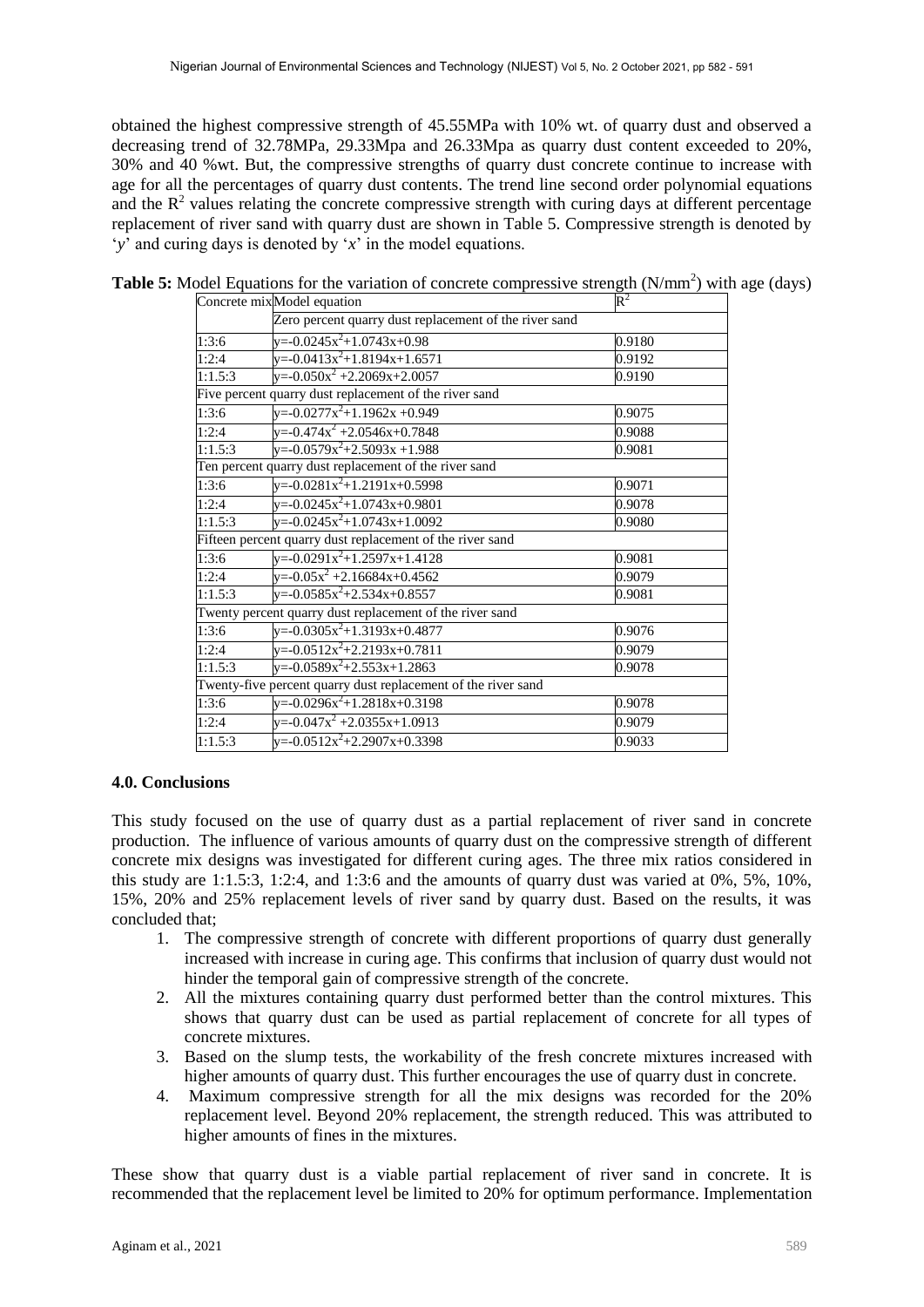of this recommendation can be a solution in places with insufficient river sand as well as improvement to the strength of concrete.

## **References**

Aginam, C. H., Nwakire, C. and Onah, B. C. (2016). Quarry dust as a partial replacement of coarse aggregates in concrete production. *IOSR Journal of Mechanical and Civil engineering*, 13(1), pp. 65-75.

Ajamu, S. O., Raheem, I. A., Attah, S. B. and Onicha, J. O. (2020). Effects of Partial Replacement of Fine Aggregate with Quarry Dust on Concrete Properties. *LAUTECH Journal of Civil and Environmental Studies*, 4(1), pp. 16- 23.

Arumugam, B. (2014). Effect of Specific Gravity on Aggregate Varies the Weight of Concrete Cube. *International Journal of Civil Engineering*, 1(3), pp.1-8.

British Standard Institution (1980). Test of water for making concrete, *BS3148, Part2*, London.

British Standard Institution (1983). Method for making test cubes from fresh concrete*, BS 1881: Part 103,* London.

British Standard Institution (1996). Specifications for Portland cement, *BS12*, London.

BS EN 933-1 (2012). Test for Geometrical Properties of Aggregates. *Determination of Particles distribution. Seiving Method, British Standard Institute*, London.

Chiemela, C., Igwegbe, E. W., Ibearugbulem, H. O., Okoye, C. P. and Oke, M. (2015). Comparing the Compressive Strengths of Concrete Made with River Sand and Quarry Dust as Fine Aggregates. *IJRRAS,* 22(2), pp. 31-38.

Dehwah, H. A. F. (2012). Mechanical properties of self-compacting concrete incorporating quarry dust powder, silica fume or flyash. *Construction and Building Materials*, 26(1), pp. 547-551.

Devi, M. and Kannan, K. (2011). Analysis of strength and corrosion resistance behavior of inhibitors in concrete containing quarry dust as a fine aggregate. *ARPN Journal of Engineering and Applied Sciences,* 6(11), pp. 124-135.

Ilangovana, R., Mahendrana, N. and Nagamanib, K. (2008). Strength and durability properties of concrete containing quarry rock dust as fine aggregate. *ARPN Journal of Engineering and Applied Sciences*, 3(5), pp. 20-26.

Lohani, T. K., Padhi, M. and Jena, S. (2012). Optimum utilization of quarry dust as partial replacement of sand in concrete*. International Journal of Applied Science Engineering Research*, 1(2), pp. 391- 404.

Madzura, M., Mazlee, M. N. and Shamsul, J. B. (2015). Effects of Quarry dust as Partial sand replacement on compressive strength and crack profile of cement composites. *Materials Science Forum*, 819, pp. 399-404.

Nazma, S. and Madhavi, S. (2020). Special Concrete by using Quarry dust as partial replacement of cement .*TEST Engineering and Management*, 83, pp. 2020 -2026.